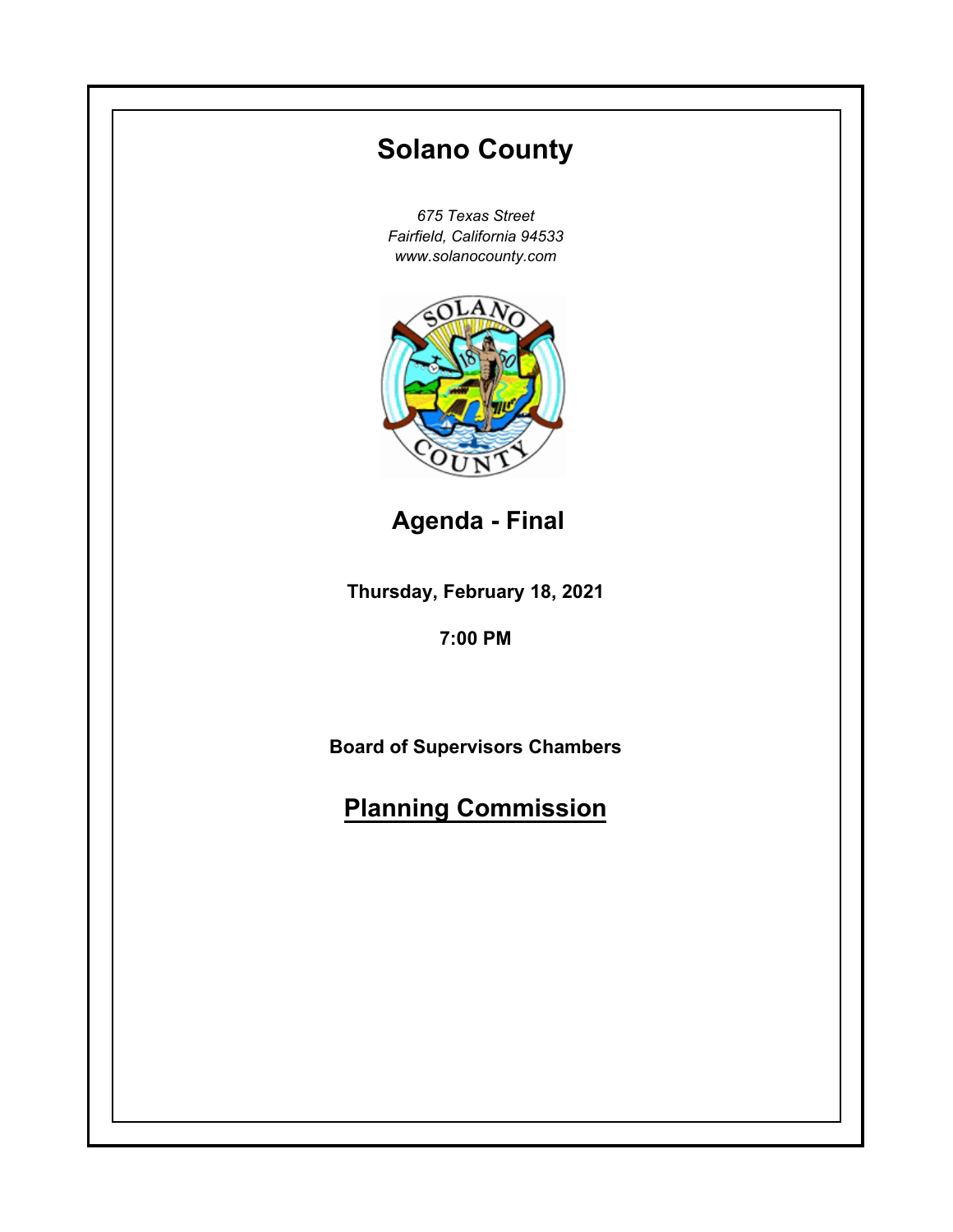Due to COVID-19 and to protect County staff and members of the public, the Board Chambers will be open with distancing measures provided. This precaution is being taken pursuant to the authority conferred by Governor Newsom's Executive Order N-29-20. All or some of the Commissioners will attend the meeting telephonically and participate in the meeting to the same extent as if they were present.

PUBLIC COMMENTS: To submit public comments, please see the options below.

## Email/Mail:

If you wish to address any item listed on the Agenda, or Closed Session by written comment, please submit comments in writing to the Planning Commission by U.S. Mail or by email to Planning@SolanoCounty.com. Written comments must be received no later than 11:00 a.m. on the day of the meeting.

## Phone:

To submit comments verbally from your phone, you may do so by dialing: **1-415-655-0001** and using **Access Code 177 253 0171** on your phone. Once entered in the meeting, you will be able to hear the meeting and will be called upon to speak during the public speaking period.

Any person wishing to review the application(s) and accompanying information may do so on the county website. All agendas and reports are located on the county website. Non-confidential materials related to an item on this Agenda submitted to the Commission after distribution of the agenda packet are available for public inspection during normal business hours and on our website at www.solanocounty.com under Departments, Resource Management, Boards and Commissions.

The County of Solano does not discriminate against persons with disabilities and is an accessible facility. If you wish to attend this meeting and you will require assistance in order to participate, please contact Jamielynne Harrison, Department of Resource Management at (707) 784-6765 at least 24 hours in advance of the event to make reasonable arrangements to ensure accessibility to this meeting.

# **AGENDA**

# **CALL TO ORDER**

**SALUTE TO THE FLAG**

**ROLL CALL**

**APPROVAL OF AGENDA**